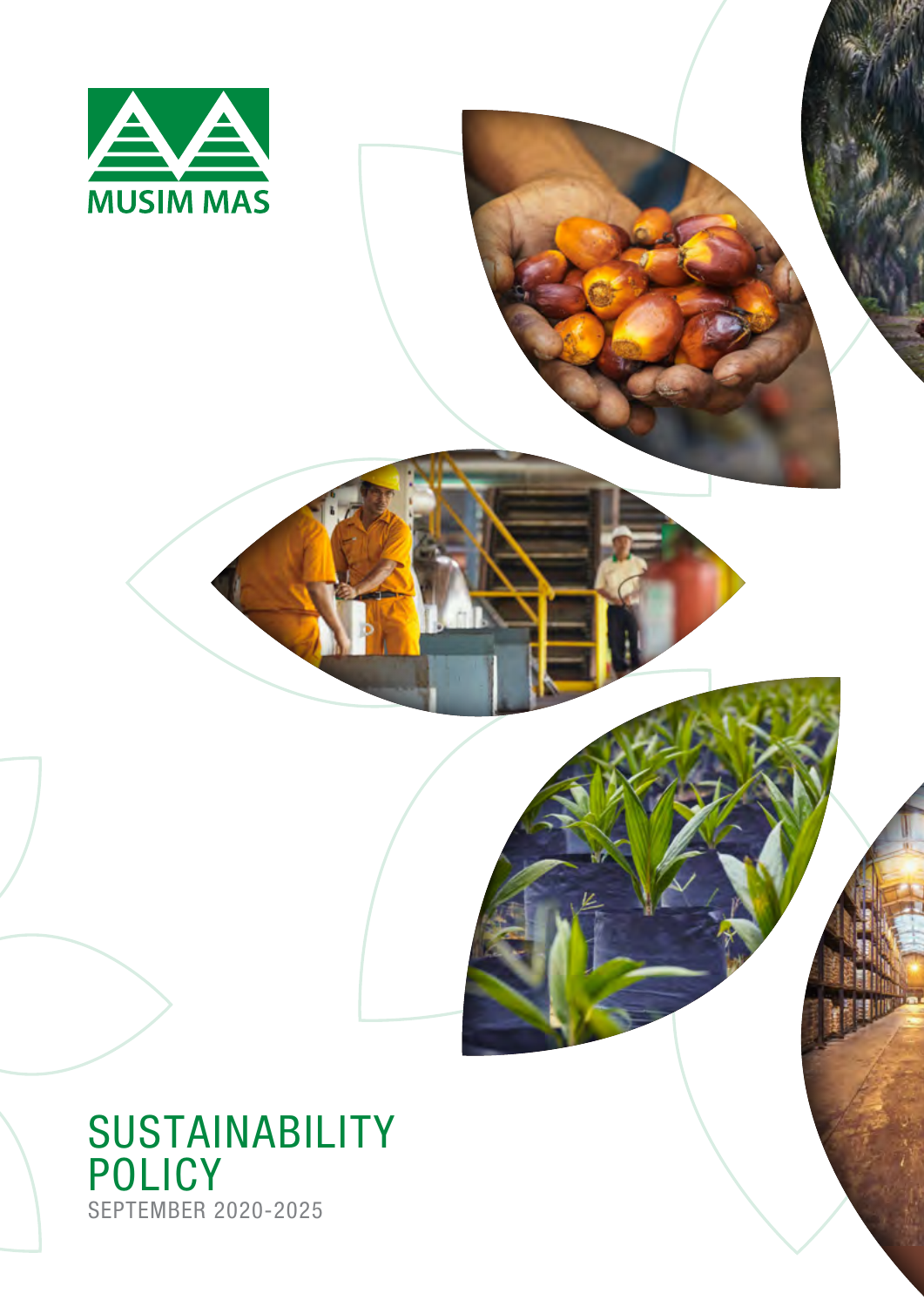

# PREFACE

Musim Mas is a leading palm oil company, whose activities range from plantations to production of consumer goods. Our business philosophy is based on long-term, accountable commitments, placing sustainability among our core values. Our aim is to increase positive impacts on livelihoods and the environment while maintaining a sustained profitable growth.

This document is an update of our 2014 Sustainability Policy, which established the framework for our no deforestation, no peat, and no exploitation (NDPE) commitments, that apply to our operations and to our third-party suppliers. Moving forward, the next steps in our sustainability journey are aimed at consolidating previous achievements and addressing new challenges.

#### **ACHIEVEMENTS DURING 2014-2019**

Looking back at the past six years, we have attained many of our objectives. We have maintained our RSPO certifications and have achieved verification of compliance of our plantations against the POIG indicators for responsible palm oil production. We have significantly reduced greenhouse gas emissions by the installation of methane capture facilities and precise peat management. The Government of Indonesia has awarded us the highest number of PROPER "Green" ratings in our industry, recognizing achievements beyond legal compliance.

Through our collaboration with the IFC , more than 30,000 independent smallholders have received training in sustainable palm oil production. Near our operations, we have launched Fire-Free Village Programs with neighboring communities. We support them in fire prevention and firefighting activities to reduce transboundary haze.

As we have progressed in our sustainability journey, so have the expectations from customers, consumers, and civil society organizations for traceable, deforestation-free, and conflict-free supply chains. Our supply base is broad, consisting of large and small plantation companies and scheme and independent smallholders, each of them at a different stage of progress. Balancing inclusiveness with strict, credible compliance requirements throughout the supply chain is and will remain our main challenge as we continue to make it mandatory for all suppliers to adopt and implement NDPE policies, at a corporate group level.

Climate change is becoming another challenge, with extreme variations in weather patterns resulting in floods followed by dry spells, which increases fire risk. We are rising to these and other challenges. In the process, we seek to remain a leader in innovation for our sector, participating in the constant improvement of robust standards. Concurrently, we want to be a reliable partner in the stewardship of the landscapes where we operate and source our raw materials. Above all, we will continue our efforts to transparently report on progress against this sustainability policy and other objectives, such as our Supplier NDPE Roadmap, grievances, or landscape strategies.

<sup>1</sup> RSPO: Roundtable on Sustainable Palm Oil, the largest and most prominent multi-stakeholder initiative for sustainable palm oil production and use (www.rspo.org) <sup>2</sup> POIG: Palm Oil Innovation Group, an initiative formed by NGOs and progressive palm oil companies with the objective to innovate and promote responsible palm oil production (www.poig.org)

<sup>3</sup> IFC: International Finance Corporation is the private-sector lending arm of the World Bank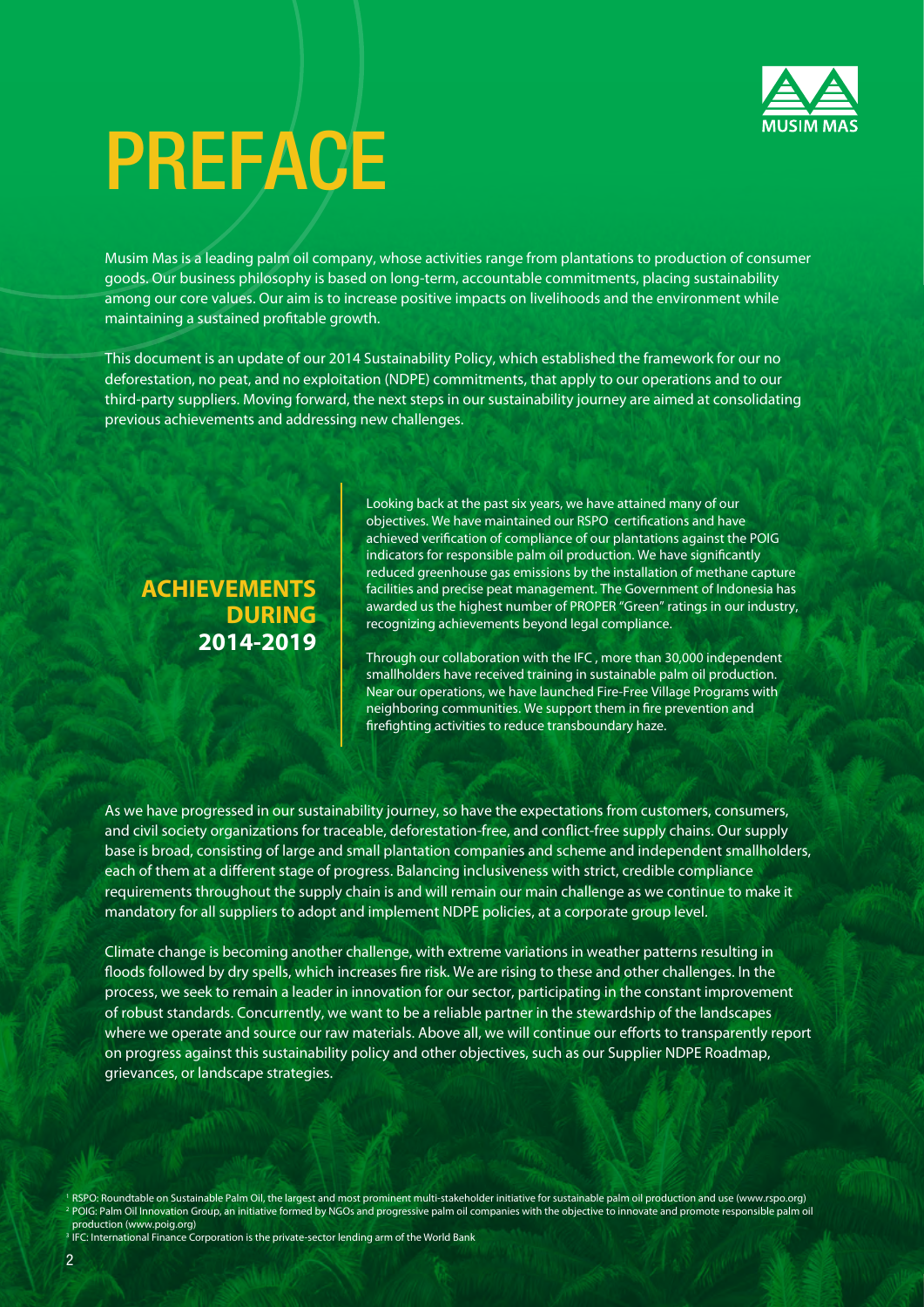## **SCOPE**

The scope of the Musim Mas Group Sustainability Policy encompasses all our operations and business units world-wide<sup>4</sup> from 2020 to 2025. Included are our oil palm plantations as well as facilities involved in processing, refining and trading of palm oil products.

We will extend this policy to our processing and refining of coconut oil from 2022 onwards, recognizing that this commodity is at an early stage of setting industrywide requirements for sustainable production.

Responsible production practices outlined in our policy commitments will be incorporated into standard operating procedures (SOPs), due diligence and verification procedures or subsidiary policies. Immediate actions will be undertaken to address any non-conformances to our policy. We will report annually on our progress in implementing this Sustainability Policy, in alignment with the GRI<sup>5</sup> reporting standard.

As a member of RSPO, POIG and HCSA $<sup>6</sup>$  we fully embrace the requirements and standards of</sup> these organizations. We expect suppliers that are also members of these organizations to adhere, as well.

This policy applies to our suppliers and contractors.

Some commitments of this policy are specific to Musim Mas and these are subsequently *highlighted in italics.*

Our commitment to sustainability rests on four pillars:



Improve the Lives of Smallholders, Workers, and Communities



Deliver Positive Environmental Impacts



Maintain Responsible and Enduring Relationships with Suppliers, Customers, and Stakeholders



Drive Innovation in Sustainable **Practices** 

These pillars rest on the core components of sustainability, namely people, planet and profit. Although not explicitly referenced in this policy, we recognize the importance and relevance of the Sustainable Development Goals (SDG). Our contributions to specific targets of the SDGs can be found in our upcoming 2020 Sustainability Report.

<sup>&</sup>lt;sup>4</sup> 'All of our operations' applies at a corporate group level as defined by the Accountability Framework Initiative: This policy applies to all subsidiaries and operations of the Musim Mas Group, Inter-Continental Oils and Fats (ICOF), joint venture partnerships and includes investments, regardless of stake (e.g. a minority shareholding in any oil palm, or forest-risk related business, even without management control).

<sup>&</sup>lt;sup>5</sup> GRI: Global Reporting Initiative, a standards organization for sustainability reporting (www.globalreporting.org)

<sup>&</sup>lt;sup>6</sup> HCSA: High Carbon Stock Approach, an initiative to halt deforestation in the tropics, whilst respecting rights, through a credible, inclusive and science-based methodology (highcarbonstock.org)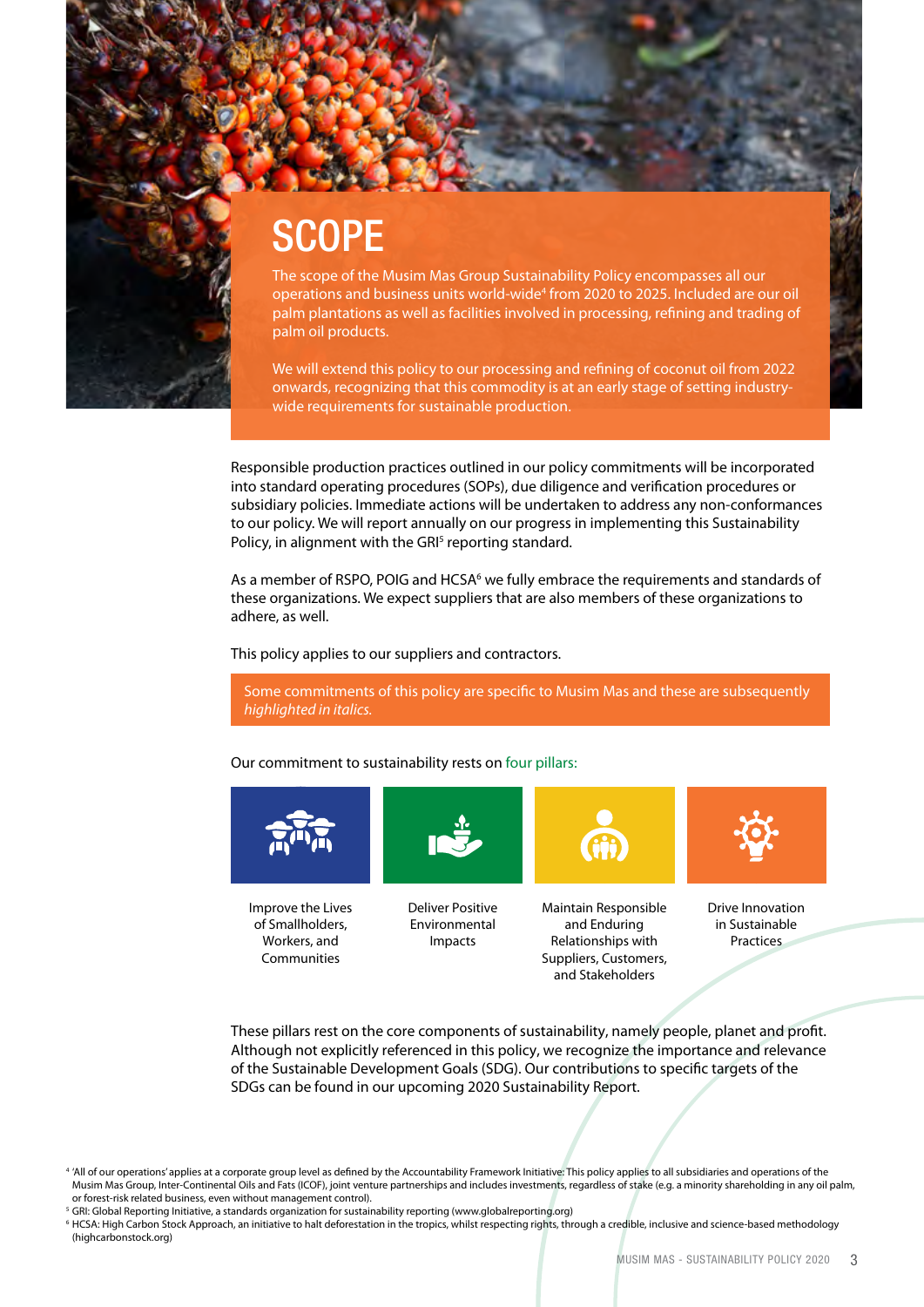### **PILLAR 1 IMPROVE THE LIVES OF SMALLHOLDERS, WORKERS, AND COMMUNITIES**

**Palm oil production above all is a people business**: Be it the workforce that tends to our plantations or operates our mills and refineries; the hundreds of thousands of smallholders who supply their crop to our mills or those of our suppliers; the local communities and villagers living near operations; the customary rights holders to lands which currently comprise concessions; and those affected by our supply chain. We are committed to respecting human rights, land rights, and labor rights, and will work hard to establish a **lasting, positive legacy**  everywhere we work.





**IMPROVE THE LIVES OF SMALLHOLDERS, WORKERS, AND COMMUNITIES**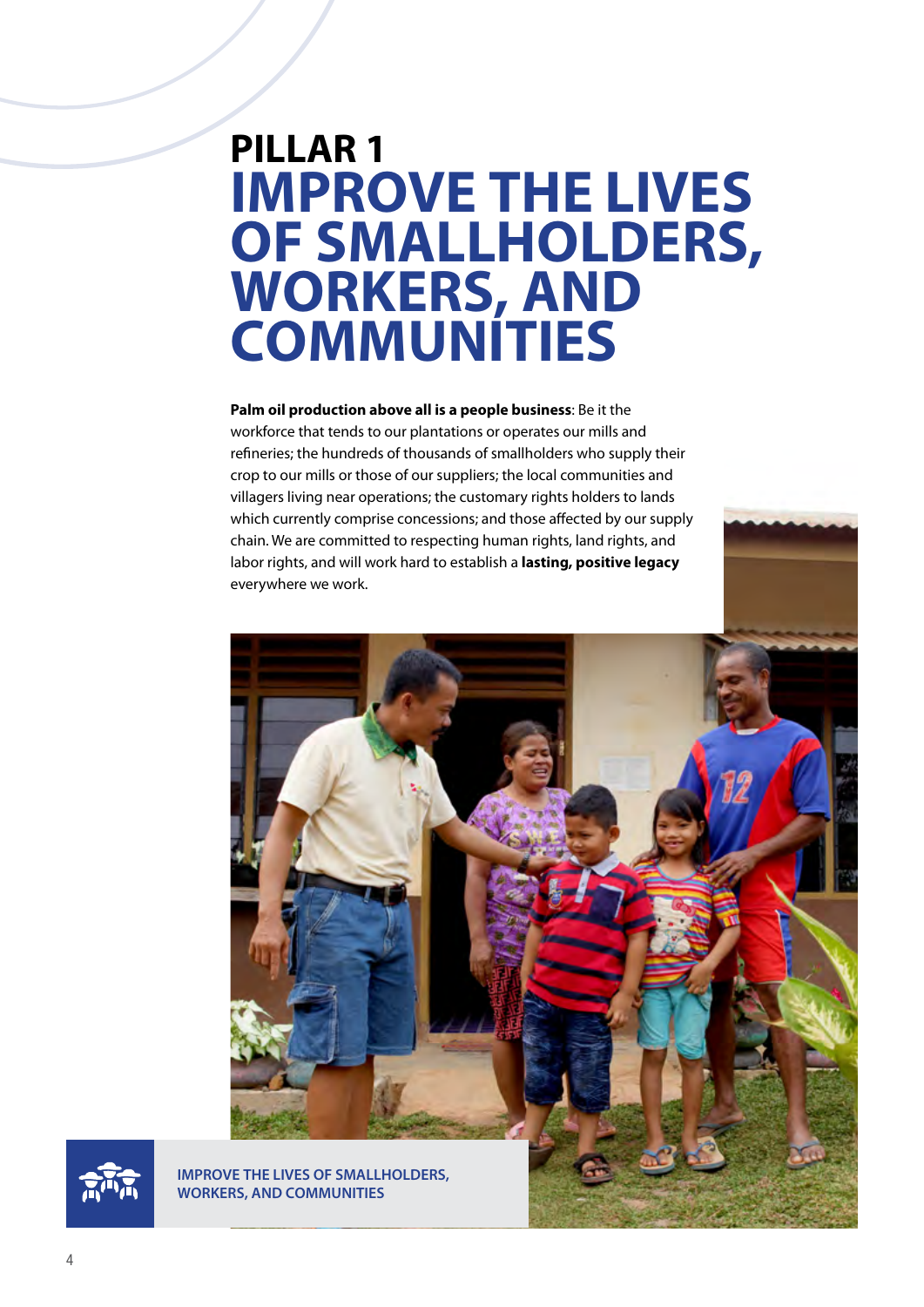

- 1. **Respect of all human rights** as spelled out in the International Bill of Rights and UN covenants and adherence to the principles for business set out in the UN Guiding Principles (UNGP) on Business and Human Rights, or applicable national laws.
- 2. **Respect of the formal and customary rights** of indigenous peoples (outlined in the UN Declaration on the Rights of Indigenous Peoples) and local communities. Respecting the rightsholders' prerogative to grant or withhold Free, Prior and Informed Consent (FPIC) for all new developments or conservation areas which may affect indigenous peoples' and local communities' rights, land, resources, territories, livelihoods, and food security, and providing remedy in cases where existing operations have caused harm.
- 3. **Compliance with laws and regulations** governing employment, or with eight fundamental ILO7 conventions, where legal requirements are lower, *and with specific provisions for the workforce as spelled out by the RSPO and POIG standards8 .*
- 4. **No child or forced labour**, direct or indirect, is tolerated.
- 5. **Occupational health and safety standards** (OHS) for the entire workforce which are continuously reviewed and improved. Adequate **housing facilities and access to basic infrastructure** for workers and staff (e.g. medical treatment, banking facilities, day-care). Consideration of **women's reproductive health rights**.
- 6 Commitment to **respecting diversity** and promoting **gender equity**.
- 7. *Support for maintaining or strengthening food security, including respect for local control and diversity of food production systems.*
- 8. Fair and lasting business transactions with contractors and suppliers, and **transparent prices**  of FFB<sup>9</sup> for independent and scheme smallholders.
- 9. *Opportunities for training of our smallholder scheme members to enhance productivity, good agricultural practices, and achieving compliance with standards, such as the RSPO.*
- 10. **Inclusion of independent smallholders** in the supply chain, as long as the crop originates from known, identified and legal sources. *Establishment of smallholder hubs for training independent smallholders in our priority landscapes10.*
- 11. *Provisions for the education of the children of our workforce, as well as scholarship programs for the children of our workforce and surrounding communities.*
- 12. *Continuous engagement with local communities near our operations, be it through specific programs, such as the Fire-Free Village Program, support in infrastructure improvements or involvement in consultations. Efforts will be continued to improve basic infrastructure and to create job opportunities.* Suppliers are expected to engage constructively with communities.
- 13. **Zero tolerance for corruption, bribery, violence, or any form of intimidation and criminalization**11.
- 14. **Complaints and grievance resolution** procedures or mechanisms, which resolve disputes in an effective, timely and appropriate manner, and provide protection to complainants, whistleblowers, community spokespersons and human rights<sup>12</sup>, land and environment defenders. Periodic review of accessibility and performance.

manipulation of the public discourse within a country'.

This policy applies to our suppliers and contractors. Some commitments of this policy are specific to Musim Mas and these are subsequently *highlighted in italics.*

<sup>&</sup>lt;sup>7</sup> ILO: International Labor Organization; commitment applies specifically conventions on freedom of association and right to organize, collective bargaining, forced labor, minimum age/child labor, equal renumeration and discrimination.

<sup>&</sup>lt;sup>8</sup> This includes a decent living wage (matching but usually exceeding minimum wage), provisions for food security and no charging of recruitment fees.

<sup>9</sup> FFB: Fresh fruit bunches, the fruits of the oil palm.

<sup>&</sup>lt;sup>10</sup> Training modules include topics such as good agricultural practices, NDPE, financial literacy and replanting. They are the basis for preparation towards certification. <sup>11</sup> Criminalization is defined as 'the intent to discredit, sabotage or impede the work of human rights defenders through the misuse of the legal system and through a targeted

<sup>&</sup>lt;sup>12</sup> Refers to the broad United Nations definition of human rights defenders as people who, individually or with others, act to promote or protect human rights (www.ohchr.org/ EN/Issues SRHRDefenders/Pages/Defender).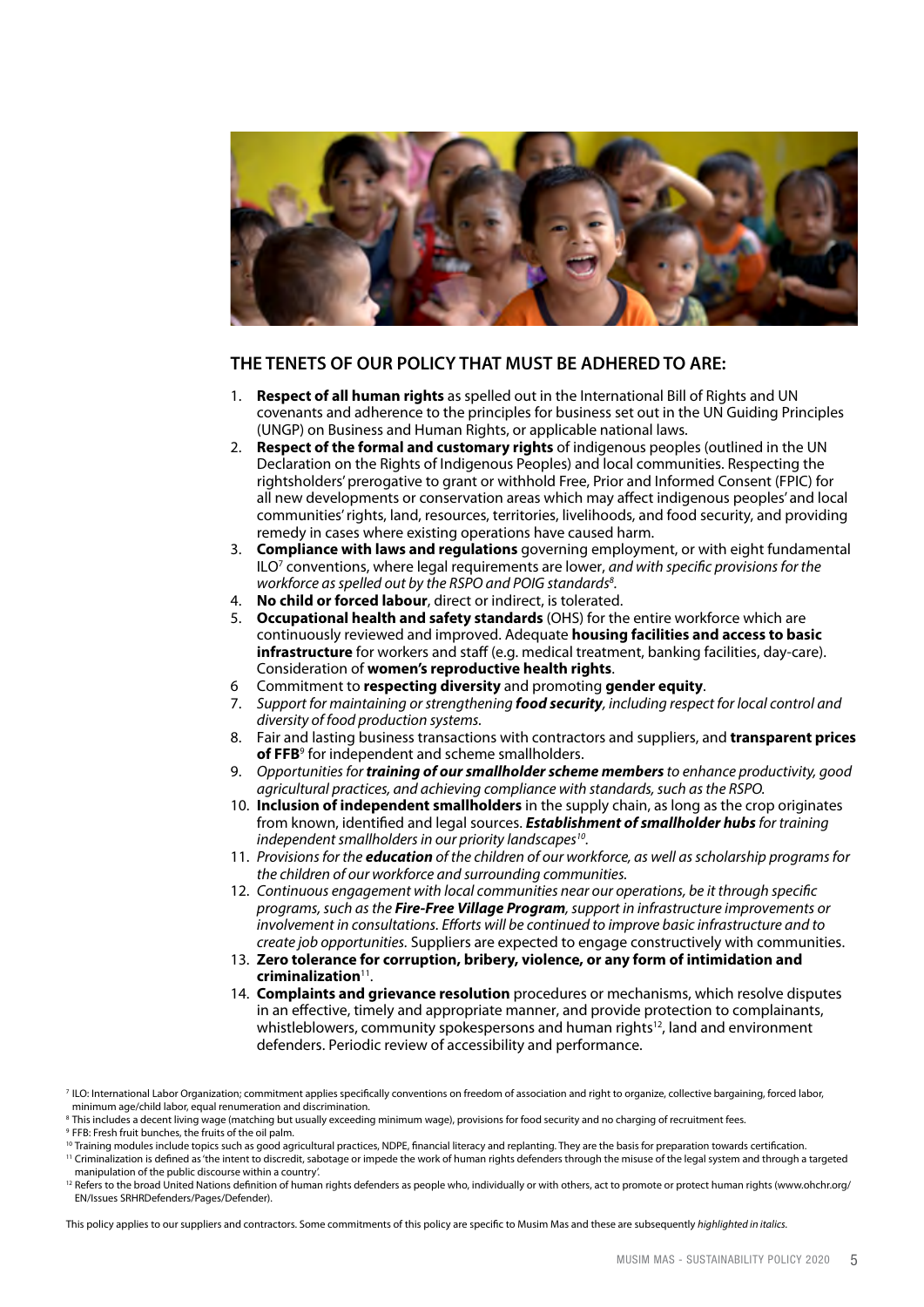### **PILLAR 2 DELIVER POSITIVE ENVIRONMENTAL IMPACTS**

A **healthy environment** is key for the sustainable production of our raw materials. We are committed to maintaining the ecological integrity of our plantations and surrounding areas, and to **mitigate or minimize any adverse impacts** of operations on the environment or neighboring communities. Our deep commitment to conservation and preserving biodiversity is long-standing and continues to be one of our priorities.





**DELIVER POSITIVE ENVIRONMENTAL IMPACTS**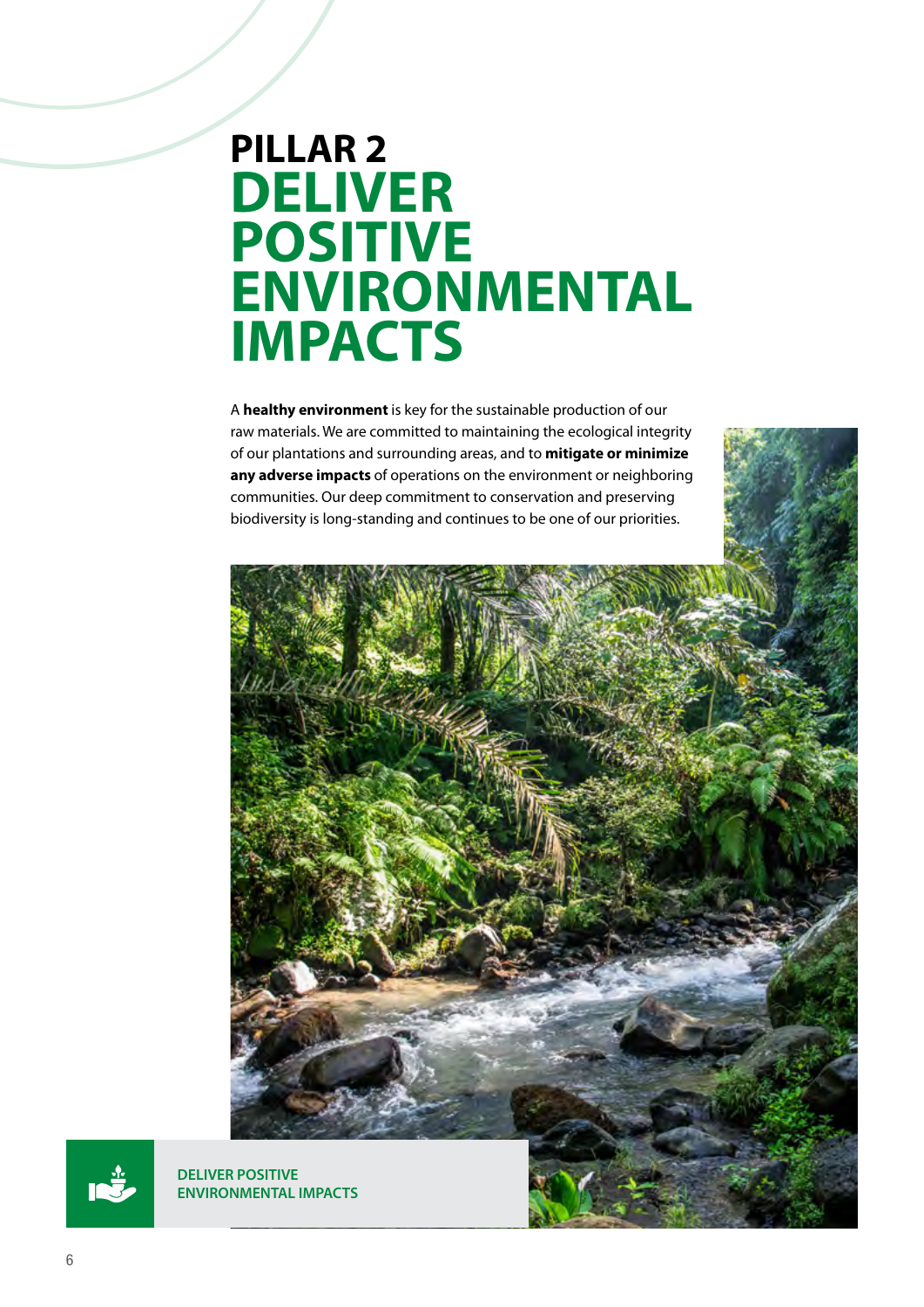

- 1. **No deforestation** of High Carbon Stock (HCS) forests, no conversion of High Conservation Value (HCV)13 areas and **no new developments on peatlands** (regardless of depth) after 31 December 2015 *(no development on peat since 2014 for our own operations).* Full adherence to the relevant requirements of the RSPO and HCSA for new developments or expansion of plantation areas<sup>14</sup>.
- 2. **Traceability of FFB** to the place of production (industrial plantation or smallholder farm<sup>15</sup>).
- 3. **Protection, monitoring and management** of HCV areas and HCS forests in estates and where appropriate in the surrounding landscape.
- 4. **Restoration** or regeneration of any areas under management control affected by fires or encroachment. *Compliance with RSPO and POIG requirements and specified cutoff dates for restoration or remediation for managed areas.*
- 5. **Management of peatlands** and other fragile soils in accordance with best practices, as determined by legal obligations and/or RSPO requirements, or as advised by peatland experts. *For peat, this includes a drainability assessment prior to replanting. Commitment for rehabilitation of peat areas to natural vegetation, if replanting with oil palm is deemed unsuitable because of drainability limitations, or because the area is within a critical peatdome/peatland ecosystem. Unplanted peatland within the concessions is protected.*
- 6. **No use of fire** in operations ("zero burning"). Fire risk monitoring, fire prevention and firefighting in and near operations.
- 7. Implementation of **integrated pest management** to maximize natural control of pests and diseases, and to reduce the use of toxic pesticides. Compliance with legal regulations. *RSPO and POIG pesticides prescriptions are adhered to in full (Use of Paraquat has been stopped since 2011 in all Musim Mas operations).*
- 8. Maintain **soil fertility** with optimized use of inorganic fertilizers, and with organic residues from processing (e.g. effluent, decanter solids).
- 9. *Minimization and targeted reductions of greenhouse gas emissions from operations including land use changes in accordance with internationally recognized best practices.*
- 10. Full compliance with legal requirements for **airborne emissions** as well as for **water use** and quality from operations (mills, refineries).
- 11. Implementation of proactive measures to minimize the risk of, and where necessary resolve, **human-wildlife conflicts**, and **prohibition of hunting** in concessions.
- 12. *Commitment to water accountability, with respect to water quantity and quality, as well as equity (extraction, use, treatment and discharge, and management of riparian areas and water sources according to best practices).*
- 13. *Reduce paper and packaging footprints through decreased paper and cardboard use, or where unfeasible targeted increases in the proportion of recycled fibers or next-generation fibers in cardboard and paper products.*

This policy applies to our suppliers and contractors. Some commitments of this policy are specific to Musim Mas and these are subsequently *highlighted in italics.*

<sup>&</sup>lt;sup>13</sup> HCV areas: Sites which contain one or more High Conservation Values (HCV), based on an assessment by a qualified, independent, HCVRN-ALS assessor (HCVRN-ALS: the High-Conservation Values Resource Network Assessor Licencing Scheme).

<sup>&</sup>lt;sup>14</sup> RSPO and HCSA require use of HCVRN-ALS assessors for HCV/HCS assessments, mandatory use of the appropriate toolkits and quality control measures, as well as SEIAs or national equivalents. The simplified HCSA methodology for smallholders can be utilized. *Our commitment also includes full compliance with RSPO, HCSA and POIG cutoff dates for deforestation, HCV, HCS and peat.*

<sup>&</sup>lt;sup>15</sup> For smallholders, traceability can be to the farm, or to the village, under a risk-based approach.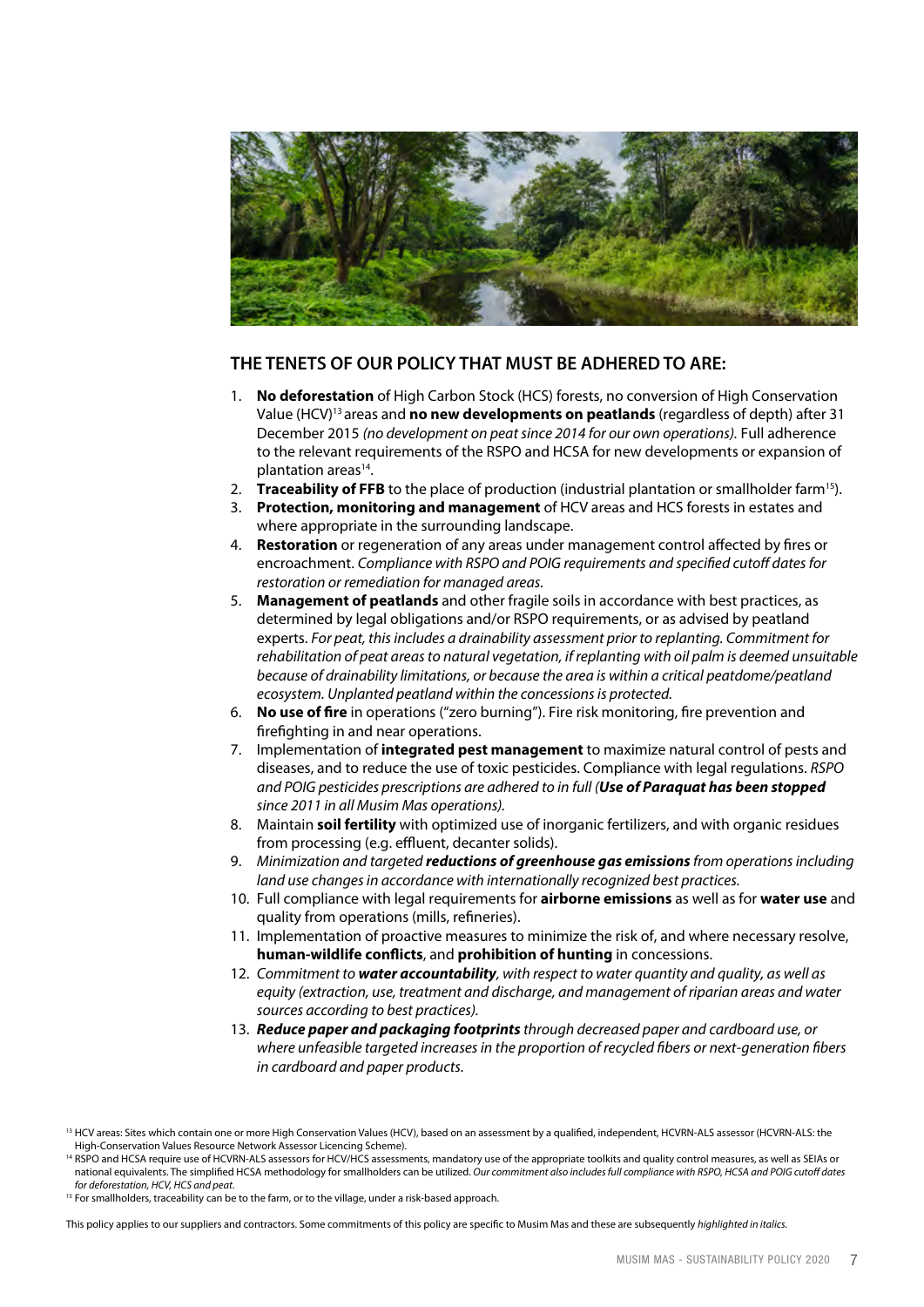### **PILLAR 3 MAINTAIN RESPONSIBLE AND ENDURING RELATIONSHIPS WITH SUPPLIERS, CUSTOMERS, AND STAKEHOLDERS**

In order to initiate, support and lead transformation across third party supply-chains and at a landscape level, we depend on likeminded partners from the private and public sector as well as civil society. The end of deforestation and sustainable livelihoods can only be achieved through **cooperation** and **collaboration** among these actors.

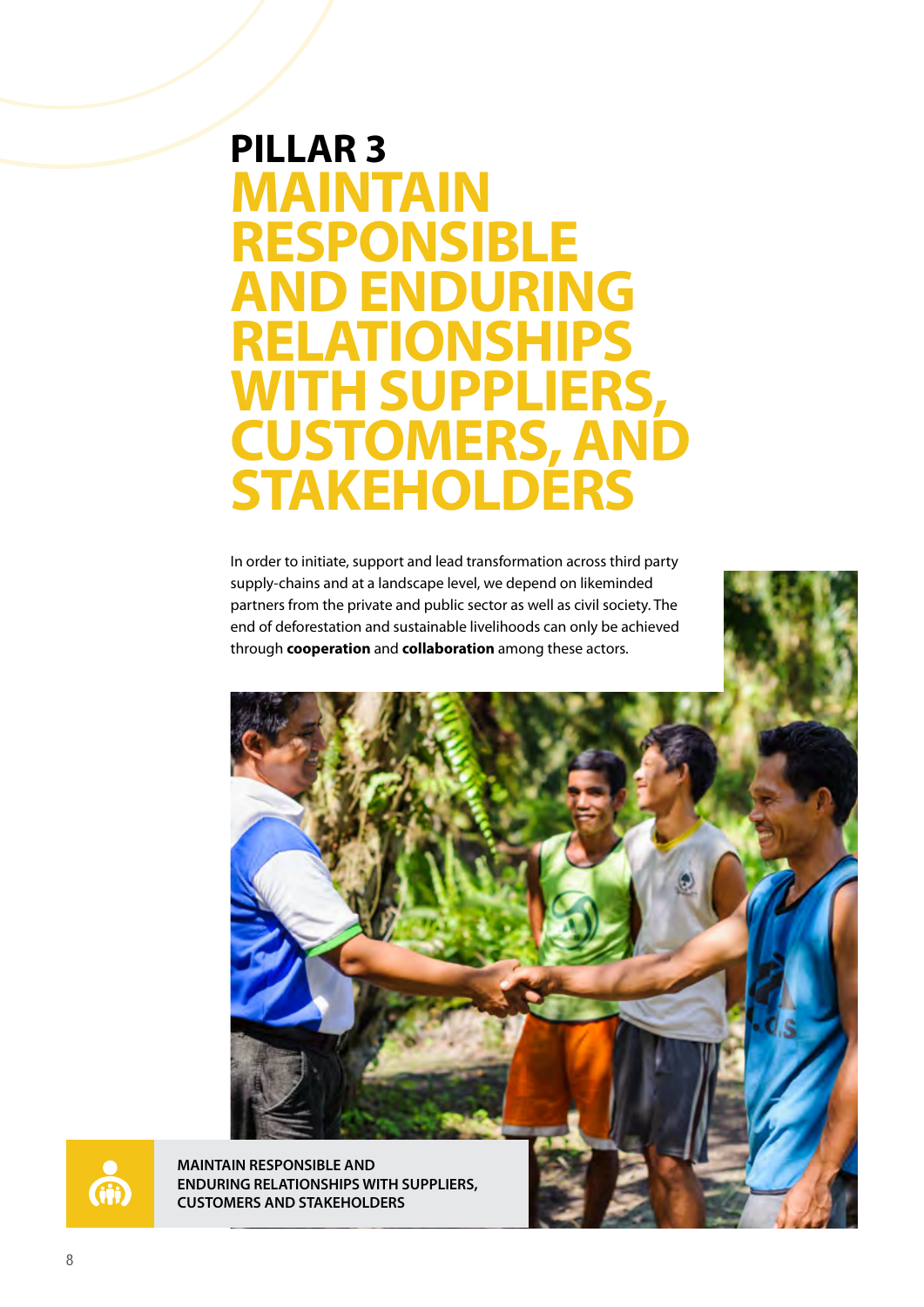

- 1. Compliance with the legal requirements applicable to the location of particular operations. *Seeking collaboration with local governments to promote sustainability-driven regulations that enable NDPE commodity production at a landscape and/or jurisdictional level.*
- 2. *Active participation in and adherence to the requirements of voluntary multi-stakeholder platforms that are relevant to our sector, at the international, national, or local level, such as RSPO, POIG, HCSA, and GAPKI.*
- 3. *Proactive support and outreach to suppliers to ensure full understanding of NDPE requirements, as well as the exchange of best practices amongst our suppliers. Support for achieving NDPE compliance across all suppliers' operations as defined and targeted in our Supplier NDPE Roadmap.*
- 4. *Maintenance of a public grievance system aligned with the UNGP on Business and Human Rights principles for non-judicial grievance mechanisms to recognize, assess, address, and resolve suspected violations of our NDPE commitments. This system is equitable and accessible to all concerned parties.*
- 5. *Activation of our Grievance Procedure, and our Controlled Purchase Protocol (CPP) in case of violations to our NDPE requirements, to resolve issues, secure remedy and remediation, and where thresholds for suspension and termination of contracts have been breached, to exclude errant suppliers as a last resort.*
- 6. *Partnerships across the supply chain and including local governments to support outreach and training for independent smallholders.*
- 7. *Investment and participation in landscape-level approaches for responsible sourcing in our priority sourcing areas.*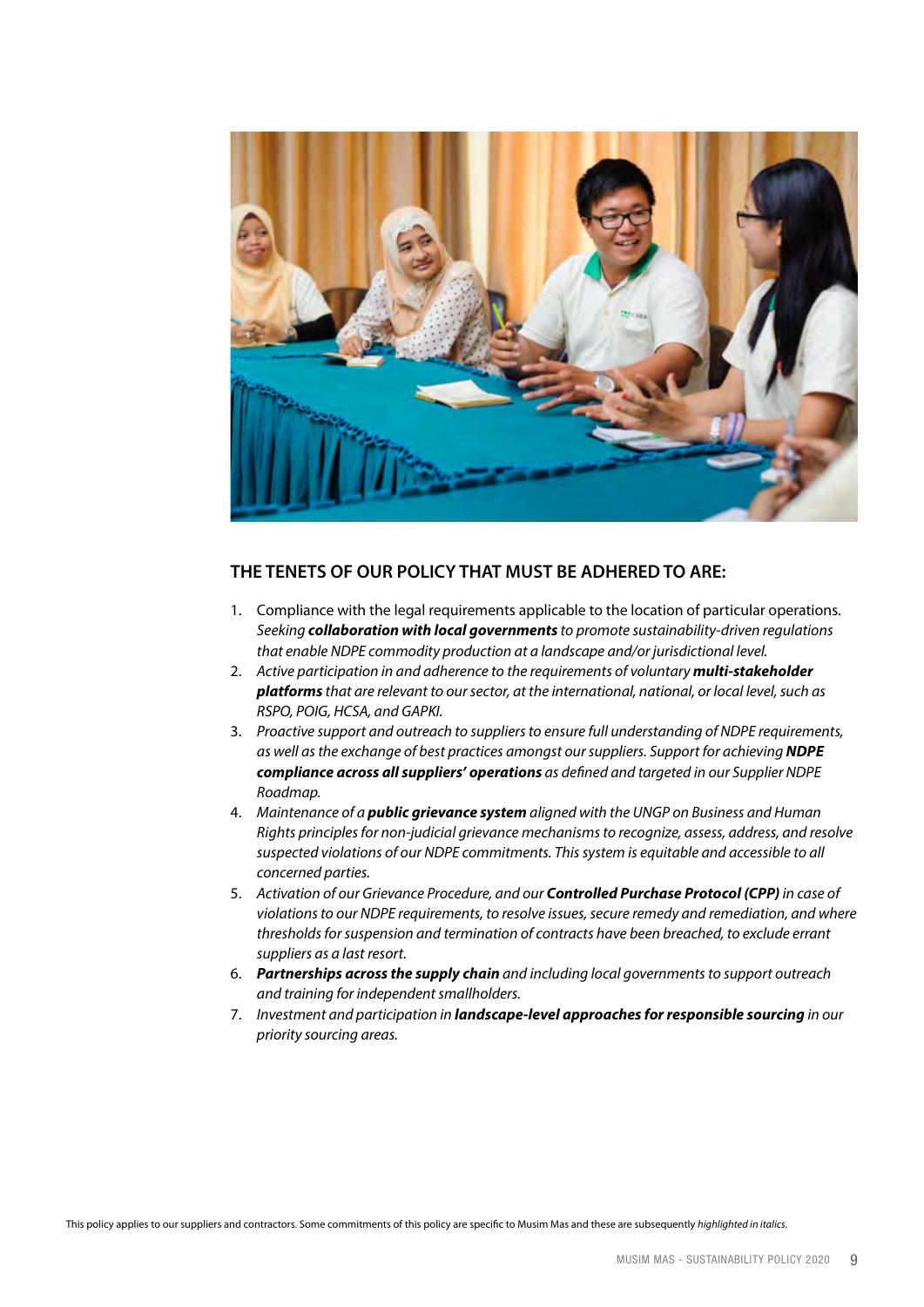### **PILLAR 4 DRIVE INNOVATION IN SUSTAINABLE PRACTICES**

Innovation is at the heart of our company, and has allowed us to reach a high performance as a producer and processor of palm products. We need to innovate to **answer growing demands** from civil society, customers, and consumers, to maintain our business under a **changing global climate** and to adapt to dynamic regulatory frameworks.





**DRIVE INNOVATION IN SUSTAINABLE PRACTICES**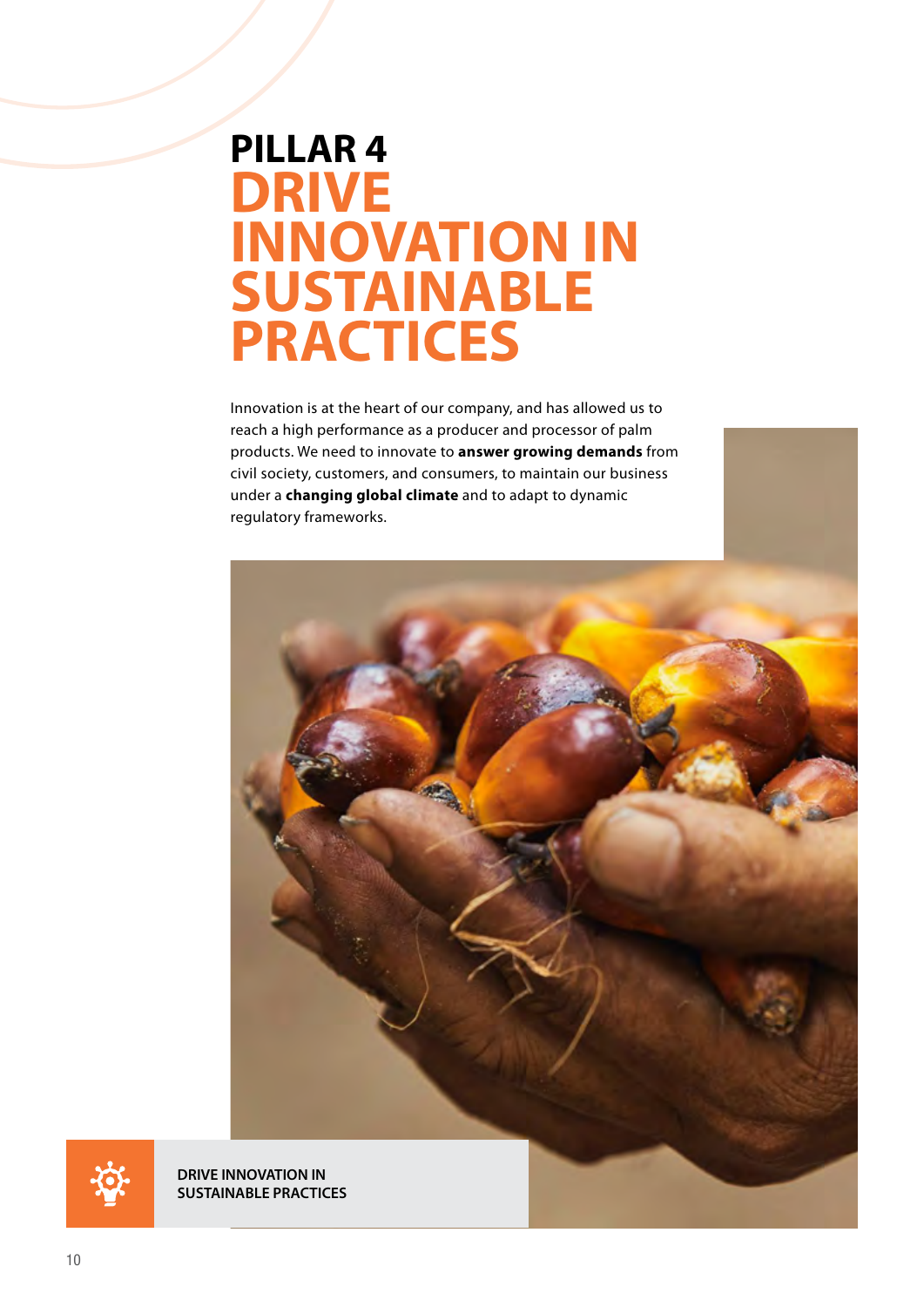

- 1. *Promotion of a Musim Mas culture of staff-led innovation at all levels of operations, where new ideas are continuously assessed and adopted on their merits.*
- 2. *Participation in key forums and initiatives that aim to advance all aspects of sustainability in the palm oil sector.*
- 3. *Investment in research programs leading to excellence in integrated pest management, palm breeding, HCV management and processing technology.*
- 4. *Extension of innovation efforts to smallholders, leading to highly effective, scalable extension service programs.*
- 5. *Support for the development of company roadmaps and landscape-level efforts that will deliver the rehabilitation of peatland hydrology and ecosystem services by phasing out drainage and phasing in alternatives like (community-based) paludiculture or, where clearance occurred in breach of legal, Musim Mas, POIG or RSPO requirements, peat swamp forest restoration and conservation.*
- 6. *Development and implementation of a framework for measuring the efficiency and efficacy of programs for independent smallholders, to determine - and over time increase - positive impacts on the livelihoods of smallholders.*
- 7. *Contributions to improvements in deforestation, peatland and fire monitoring and verification, as well as traceability tools and platforms, leading to credible, collaborative procedures to ensure verified NDPE compliance across our supply chain.*
- 8. *Active support for industry-wide reporting initiatives that lead to transparent, credible NDPE implementation reporting.*

Although we cannot require suppliers and contractors to embrace innovation, we will proactively share innovative practices as appropriate. In addition, we are open to engaging in partnerships with suppliers, customers, or civil society organizations to foster innovation.